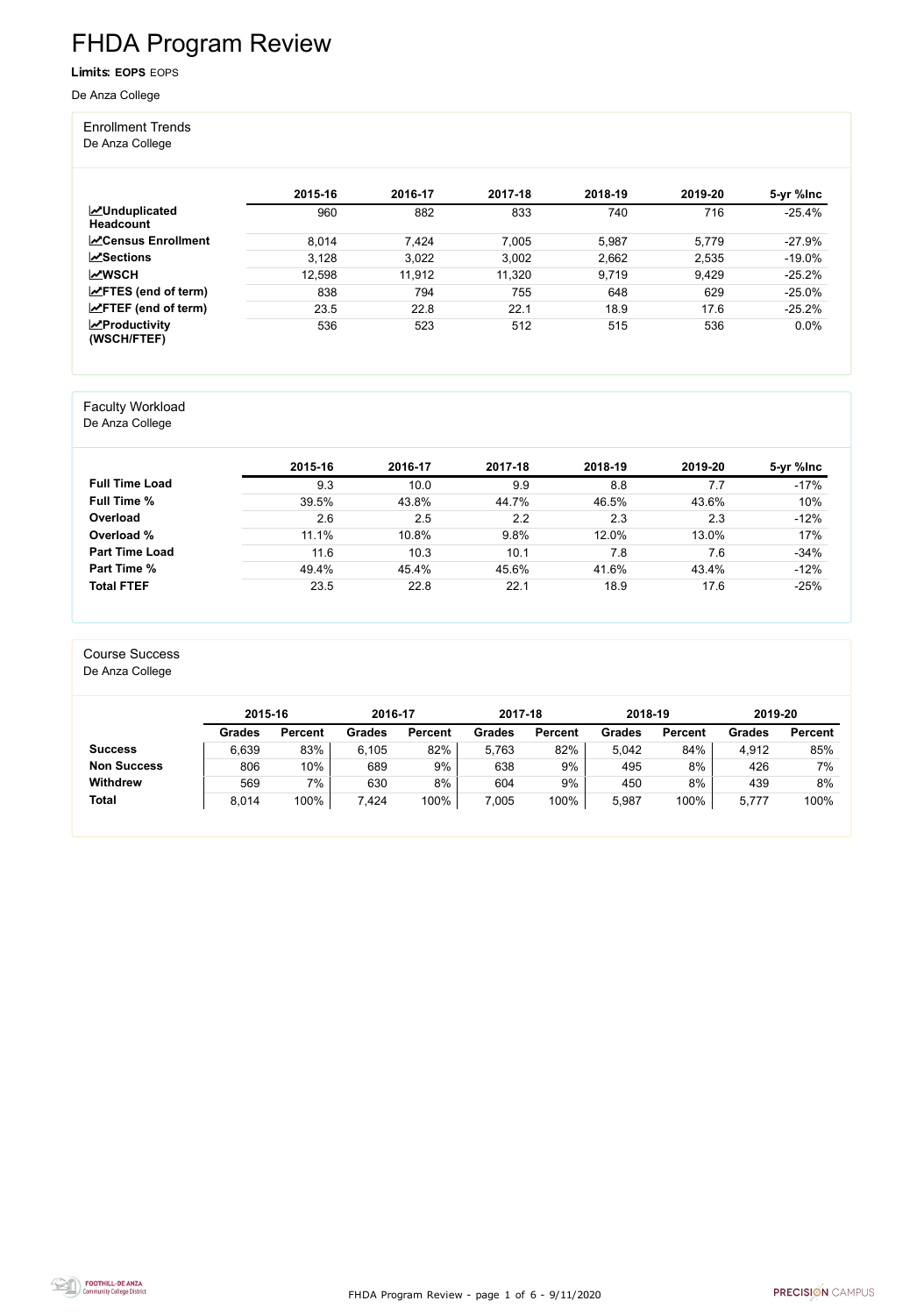FHDA Program Review - page 2 of 6 - 9/11/2020



### Course Success for African American, Latinx, and Filipinx Students

#### Course Success for Asian, Native American, Pacific Islander, White, and Decline to State Students

| 2015-16        |               | 2016-17        |               | 2017-18        |               | 2018-19        | 2019-20       |                |
|----------------|---------------|----------------|---------------|----------------|---------------|----------------|---------------|----------------|
| <b>Percent</b> | <b>Grades</b> | <b>Percent</b> | <b>Grades</b> | <b>Percent</b> | <b>Grades</b> | <b>Percent</b> | <b>Grades</b> | <b>Percent</b> |
| 73%            | 1,578         | 73%            | 1,648         | 74%            | ,318          | 76%            | 1,362         | 76%            |
| 17%            | 332           | 15%            | 326           | 15%            | 250           | 14%            | 237           | 13%            |
| 10%            | 242           | 11%            | 243           | 11%            | 175           | 10%            | 196           | 11%            |
| 100%           | 2,152         | 100%           | 2,217         | 100%           | .743          | 100%           | 1,795         | 100%           |
|                |               |                |               |                |               |                |               |                |

|                    | 2015-16       |                | 2016-17       |                | 2017-18       |                | 2018-19       |                | 2019-20       |                |
|--------------------|---------------|----------------|---------------|----------------|---------------|----------------|---------------|----------------|---------------|----------------|
|                    | <b>Grades</b> | <b>Percent</b> | <b>Grades</b> | <b>Percent</b> | <b>Grades</b> | <b>Percent</b> | <b>Grades</b> | <b>Percent</b> | <b>Grades</b> | <b>Percent</b> |
| <b>Success</b>     | 4,967         | 87%            | 4,527         | 86%            | 4,115         | 86%            | 3,724         | 88%            | 3,550         | 89%            |
| <b>Non Success</b> | 422           | 7%             | 357           | 7%             | 312           | 7%             | 245           | 6%             | 189           | 5%             |
| <b>Withdrew</b>    | 342           | 6%             | 388           | 7%             | 361           | 8%             | 275           | 6%             | 243           | 6%             |
| <b>Total</b>       | 5,731         | 100%           | 5,272         | 100%           | 4,788         | 100%           | 4,244         | 100%           | 3,982         | 100%           |
|                    |               |                |               |                |               |                |               |                |               |                |

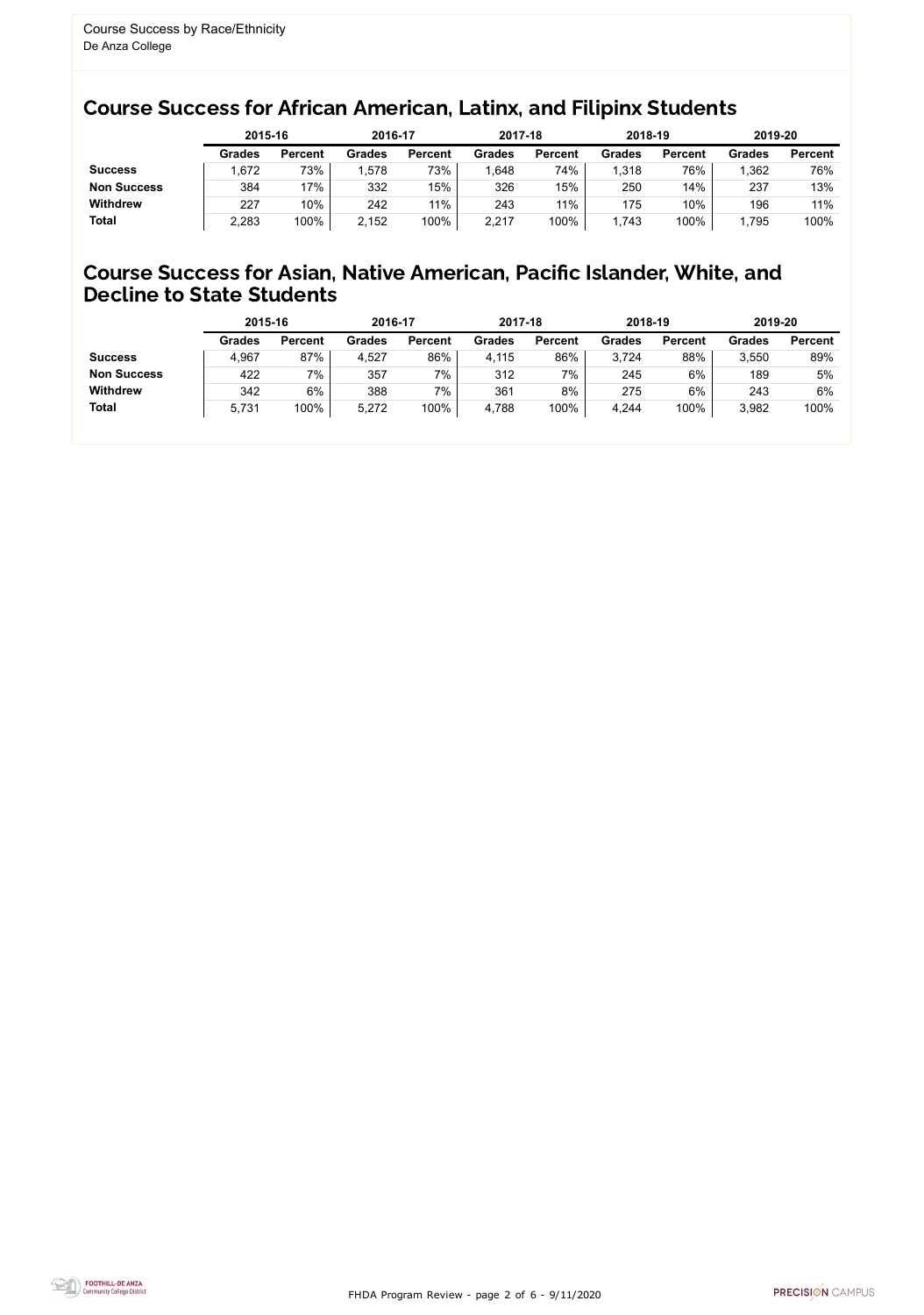

Some courses may continue to be listed but no longer have data due to renumbering or because the course was not offered in the past five years.



### by Gender

|                     |       | 2015-16        |       | 2016-17        |       | 2017-18        |       | 2018-19        | 2019-20 |                |
|---------------------|-------|----------------|-------|----------------|-------|----------------|-------|----------------|---------|----------------|
|                     | Enr   | <b>Percent</b> | Enr   | <b>Percent</b> | Enr   | <b>Percent</b> | Enr   | <b>Percent</b> | Enr     | <b>Percent</b> |
| <b>Female</b>       | 4,566 | 57%            | 4,149 | 56%            | 3,844 | 55%            | 3,384 | 57%            | 3,441   | 60%            |
| <b>Male</b>         | 3,434 | 43%            | 3,264 | 44%            | 3,141 | 45%            | 2,591 | 43%            | 2,312   | 40%            |
| <b>Not Reported</b> | 14    | 0%             |       | 0%             | 20    | $0\%$          | 12    | $0\%$          | 26      | 0%             |
| <b>Total</b>        | 8,014 | 100%           | 7,424 | 100%           | 7,005 | 100%           | 5,987 | 100%           | 5,779   | 100%           |

## by Ethnicity

|                         | 2015-16 |                |       | 2016-17        |       | 2017-18        | 2018-19 |                | 2019-20 |                |
|-------------------------|---------|----------------|-------|----------------|-------|----------------|---------|----------------|---------|----------------|
|                         | Enr     | <b>Percent</b> | Enr   | <b>Percent</b> | Enr   | <b>Percent</b> | Enr     | <b>Percent</b> | Enr     | <b>Percent</b> |
| <b>African American</b> | 479     | 6%             | 397   | 5%             | 337   | 5%             | 210     | 4%             | 280     | 5%             |
| Asian                   | 4,980   | 62%            | 4,508 | 61%            | 4,004 | 57%            | 3,539   | 59%            | 3,446   | 60%            |
| <b>Filipinx</b>         | 82      | 1%             | 113   | 2%             | 65    | $1\%$          | 42      | 1%             | 77      | $1\%$          |
| Latinx                  | 1,722   | 21%            | 1,642 | 22%            | 1,815 | 26%            | 1,491   | 25%            | 1,440   | 25%            |
| <b>Native American</b>  | 19      | $0\%$          | 22    | $0\%$          | 11    | $0\%$          | 37      | 1%             | 9       | $0\%$          |
| <b>Pacific Islander</b> | 23      | $0\%$          | 49    | $1\%$          | 39    | $1\%$          | 38      | $1\%$          | 21      | $0\%$          |
| White                   | 661     | 8%             | 666   | 9%             | 697   | 10%            | 606     | 10%            | 484     | 8%             |
| <b>Decline to State</b> | 48      | $1\%$          | 27    | $0\%$          | 37    | $1\%$          | 24      | $0\%$          | 22      | $0\%$          |
| <b>Total</b>            | 8,014   | 100%           | 7,424 | 100%           | 7,005 | 100%           | 5,987   | 100%           | 5,779   | 100%           |

### by Age

|              | 2015-16 |                | 2016-17 |                | 2017-18 |                | 2018-19 |                | 2019-20 |                |
|--------------|---------|----------------|---------|----------------|---------|----------------|---------|----------------|---------|----------------|
|              | Enr     | <b>Percent</b> | Enr     | <b>Percent</b> | Enr     | <b>Percent</b> | Enr     | <b>Percent</b> | Enr     | <b>Percent</b> |
| 19 or less   | 1,779   | 22%            | 1,401   | 19%            | 1,419   | 20%            | ,395    | 23%            | 1,575   | 27%            |
| $20 - 24$    | 4,744   | 59%            | 4,587   | 62%            | 4,163   | 59%            | 3,403   | 57%            | 3,167   | 55%            |
| 25-39        | ,265    | 16%            | 1,180   | 16%            | 1,216   | 17%            | 1,005   | 17%            | 904     | 16%            |
| $40 +$       | 226     | 3%             | 256     | 3%             | 207     | 3%             | 184     | 3%             | 133     | 2%             |
| <b>Total</b> | 8,014   | 100%           | 7,424   | 100%           | ,005    | 100%           | 5,987   | 100%           | 5,779   | 100%           |

## by Education Level

|                           | 2015-16 |                |       | 2016-17        |       | 2017-18        | 2018-19 |                | 2019-20 |                |
|---------------------------|---------|----------------|-------|----------------|-------|----------------|---------|----------------|---------|----------------|
|                           | Enr     | <b>Percent</b> | Enr   | <b>Percent</b> | Enr   | <b>Percent</b> | Enr     | <b>Percent</b> | Enr     | <b>Percent</b> |
| <b>Bachelor or higher</b> | 42      | $1\%$          | 15    | 0%             | 22    | 0%             | 15      | 0%             | 21      | $0\%$          |
| <b>Associate</b>          | 94      | $1\%$          | 64    | 1%             | 53    | $1\%$          | 39      | $1\%$          | 18      | $0\%$          |
| <b>HS/Equivalent</b>      | 7,484   | 93%            | 6,869 | 93%            | 6,500 | 93%            | 5,590   | 93%            | 5,488   | 95%            |
| <b>All Other</b>          | 394     | 5%             | 476   | $6\%$          | 430   | 6%             | 343     | 6%             | 252     | 4%             |
| <b>Total</b>              | 8,014   | 100%           | 7,424 | 100%           | 7,005 | 100%           | 5,987   | 100%           | 5,779   | 100%           |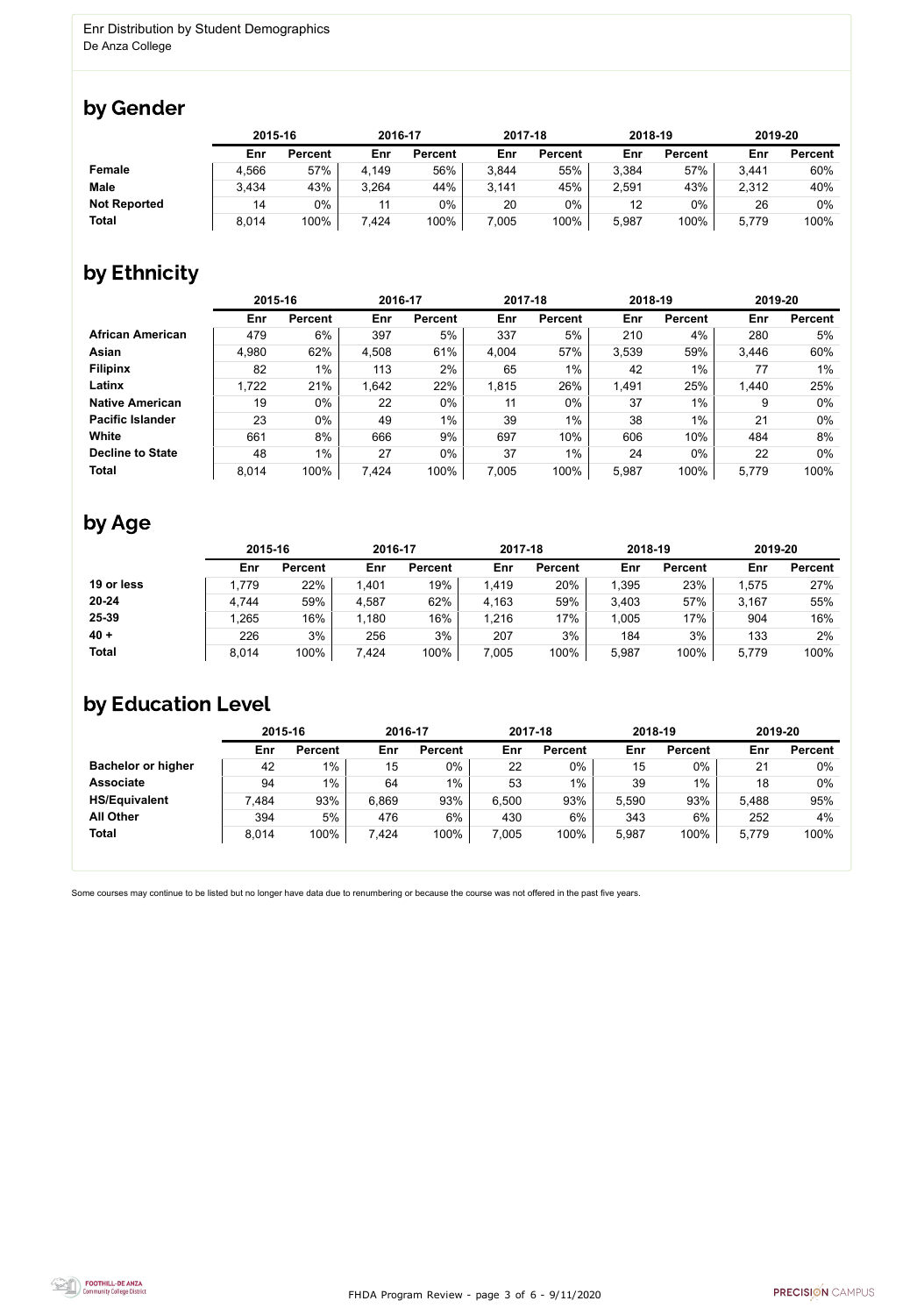FHDA Program Review - page 4 of 6 - 9/11/2020



#### Success Rates by Gender De Anza College

|                     | 2019-20        |                |                    |                |                 |                |               |                |  |  |  |  |  |
|---------------------|----------------|----------------|--------------------|----------------|-----------------|----------------|---------------|----------------|--|--|--|--|--|
|                     | <b>Success</b> |                | <b>Non Success</b> |                | <b>Withdrew</b> |                | <b>Total</b>  |                |  |  |  |  |  |
|                     | <b>Grades</b>  | <b>Percent</b> | <b>Grades</b>      | <b>Percent</b> | <b>Grades</b>   | <b>Percent</b> | <b>Grades</b> | <b>Percent</b> |  |  |  |  |  |
| Female              | 2,951          | 86%            | 236                | 7%             | 252             | 7%             | 3,439         | 100%           |  |  |  |  |  |
| <b>Male</b>         | 1,935          | 84%            | 190                | 8%             | 187             | 8%             | 2,312         | 100%           |  |  |  |  |  |
| <b>Not Reported</b> | 26             | 100%           | 0                  | 0%             |                 | 0%             | 26            | 100%           |  |  |  |  |  |
| All                 | 4,912          | 85%            | 426                | 7%             | 439             | 8%             | 5,777         | 100%           |  |  |  |  |  |

|                     |                | 2018-19        |                    |                |                 |                |               |                |  |  |  |  |  |  |
|---------------------|----------------|----------------|--------------------|----------------|-----------------|----------------|---------------|----------------|--|--|--|--|--|--|
|                     | <b>Success</b> |                | <b>Non Success</b> |                | <b>Withdrew</b> |                | <b>Total</b>  |                |  |  |  |  |  |  |
|                     | <b>Grades</b>  | <b>Percent</b> | <b>Grades</b>      | <b>Percent</b> | <b>Grades</b>   | <b>Percent</b> | <b>Grades</b> | <b>Percent</b> |  |  |  |  |  |  |
| Female              | 2,896          | 86%            | 248                | 7%             | 240             | 7%             | 3,384         | 100%           |  |  |  |  |  |  |
| <b>Male</b>         | 2,134          | 82%            | 247                | 10%            | 210             | 8%             | 2,591         | 100%           |  |  |  |  |  |  |
| <b>Not Reported</b> | 12             | 100%           |                    | 0%             |                 | $0\%$          | 12            | 100%           |  |  |  |  |  |  |
| All                 | 5,042          | 84%            | 495                | 8%             | 450             | 8%             | 5,987         | 100%           |  |  |  |  |  |  |

|                     |                | 2017-18        |                    |                |                 |                |               |                |  |  |  |  |  |  |
|---------------------|----------------|----------------|--------------------|----------------|-----------------|----------------|---------------|----------------|--|--|--|--|--|--|
|                     | <b>Success</b> |                | <b>Non Success</b> |                | <b>Withdrew</b> |                | <b>Total</b>  |                |  |  |  |  |  |  |
|                     | <b>Grades</b>  | <b>Percent</b> | <b>Grades</b>      | <b>Percent</b> | <b>Grades</b>   | <b>Percent</b> | <b>Grades</b> | <b>Percent</b> |  |  |  |  |  |  |
| Female              | 3,221          | 84%            | 316                | 8%             | 307             | 8%             | 3,844         | 100%           |  |  |  |  |  |  |
| <b>Male</b>         | 2,527          | 80%            | 319                | 10%            | 295             | 9%             | 3,141         | 100%           |  |  |  |  |  |  |
| <b>Not Reported</b> | 15             | 75%            |                    | 15%            |                 | 10%            | 20            | 100%           |  |  |  |  |  |  |
| All                 | 5,763          | 82%            | 638                | 9%             | 604             | 9%             | 7,005         | 100%           |  |  |  |  |  |  |

|                     |               | 2016-17                                                 |               |                |               |                |               |                |  |
|---------------------|---------------|---------------------------------------------------------|---------------|----------------|---------------|----------------|---------------|----------------|--|
|                     |               | <b>Withdrew</b><br><b>Non Success</b><br><b>Success</b> |               |                |               |                |               |                |  |
|                     | <b>Grades</b> | <b>Percent</b>                                          | <b>Grades</b> | <b>Percent</b> | <b>Grades</b> | <b>Percent</b> | <b>Grades</b> | <b>Percent</b> |  |
| Female              | 3,424         | 83%                                                     | 375           | 9%             | 350           | 8%             | 4,149         | 100%           |  |
| <b>Male</b>         | 2,670         | 82%                                                     | 314           | 10%            | 280           | 9%             | 3,264         | 100%           |  |
| <b>Not Reported</b> |               | 100%                                                    |               | 0%             |               | $0\%$          | 11            | 100%           |  |
| All                 | 6,105         | 82%                                                     | 689           | 9%             | 630           | 8%             | 7,424         | 100%           |  |

|                     |                                                                         | 2015-16        |               |                |               |                |               |                |  |  |
|---------------------|-------------------------------------------------------------------------|----------------|---------------|----------------|---------------|----------------|---------------|----------------|--|--|
|                     | <b>Withdrew</b><br><b>Total</b><br><b>Non Success</b><br><b>Success</b> |                |               |                |               |                |               |                |  |  |
|                     | <b>Grades</b>                                                           | <b>Percent</b> | <b>Grades</b> | <b>Percent</b> | <b>Grades</b> | <b>Percent</b> | <b>Grades</b> | <b>Percent</b> |  |  |
| <b>Female</b>       | 3,864                                                                   | 85%            | 416           | 9%             | 286           | 6%             | 4,566         | 100%           |  |  |
| <b>Male</b>         | 2,769                                                                   | 81%            | 382           | 11%            | 283           | 8%             | 3,434         | 100%           |  |  |
| <b>Not Reported</b> | 6                                                                       | 43%            | 8             | 57%            | 0             | $0\%$          | 14            | 100%           |  |  |
| All                 | 6,639                                                                   | 83%            | 806           | 10%            | 569           | 7%             | 8,014         | 100%           |  |  |

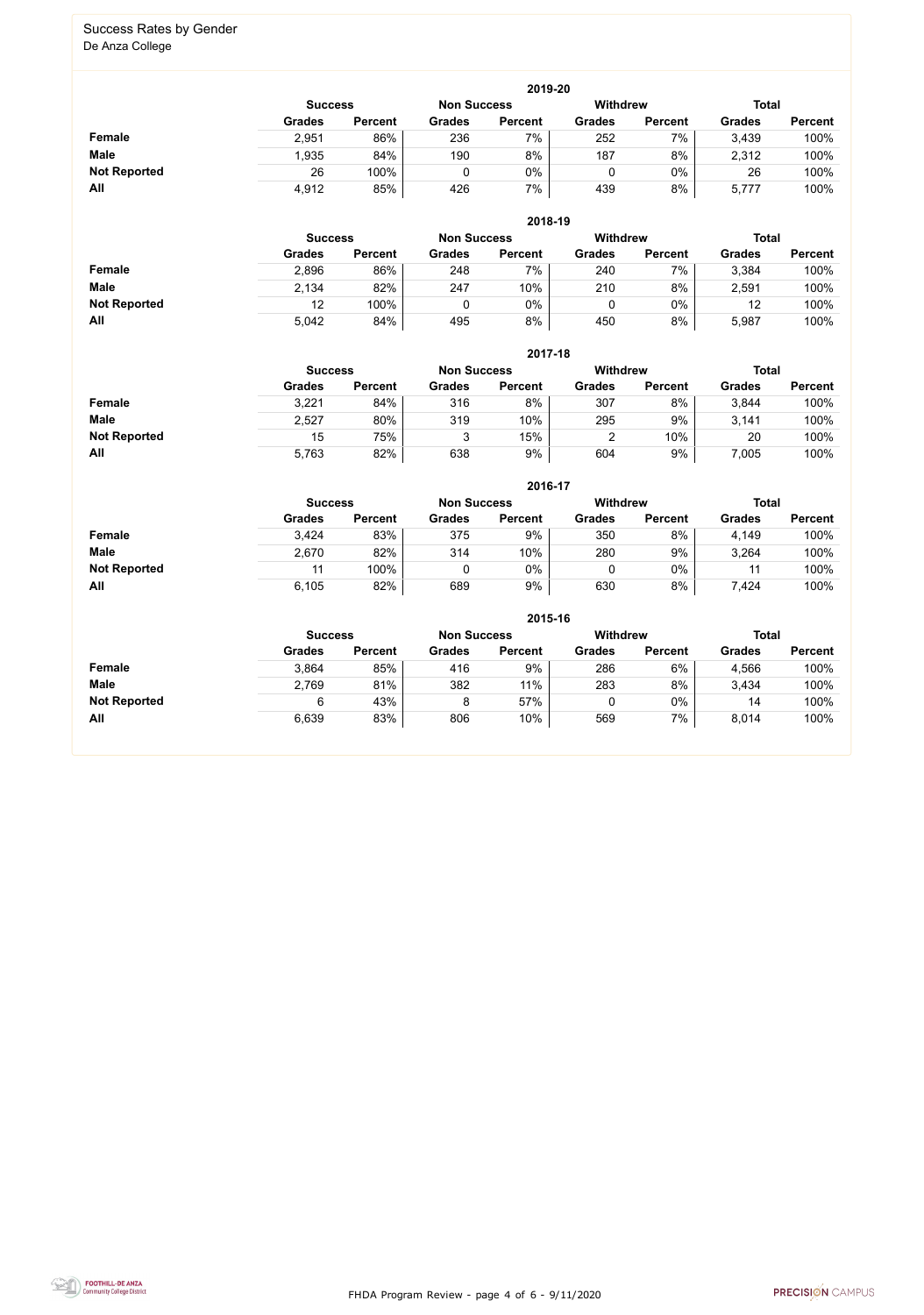FHDA Program Review - page 5 of 6 - 9/11/2020



# Success Rates by Age

De Anza College

|            |                |                    |               | 2019-20        |                                 |                |               |                |
|------------|----------------|--------------------|---------------|----------------|---------------------------------|----------------|---------------|----------------|
|            | <b>Success</b> | <b>Non Success</b> |               |                | <b>Total</b><br><b>Withdrew</b> |                |               |                |
|            | <b>Grades</b>  | <b>Percent</b>     | <b>Grades</b> | <b>Percent</b> | <b>Grades</b>                   | <b>Percent</b> | <b>Grades</b> | <b>Percent</b> |
| 19 or less | 1,379          | 88%                | 105           | 7%             | 91                              | 6%             | 1,575         | 100%           |
| $20 - 24$  | 2,659          | 84%                | 238           | 8%             | 269                             | 8%             | 3,166         | 100%           |
| 25-39      | 770            | 85%                | 68            | 8%             | 65                              | 7%             | 903           | 100%           |
| $40 +$     | 104            | 78%                | 15            | 11%            | 14                              | 11%            | 133           | 100%           |
| All        | 4,912          | 85%                | 426           | 7%             | 439                             | 8%             | 5,777         | 100%           |

|            |                |                |               | 2018-19            |                 |                |               |                |
|------------|----------------|----------------|---------------|--------------------|-----------------|----------------|---------------|----------------|
|            | <b>Success</b> |                |               | <b>Non Success</b> | <b>Withdrew</b> |                | <b>Total</b>  |                |
|            | <b>Grades</b>  | <b>Percent</b> | <b>Grades</b> | <b>Percent</b>     | <b>Grades</b>   | <b>Percent</b> | <b>Grades</b> | <b>Percent</b> |
| 19 or less | 1,191          | 85%            | 127           | 9%                 |                 | 6%             | 1,395         | 100%           |
| $20 - 24$  | 2,846          | 84%            | 281           | 8%                 | 276             | 8%             | 3,403         | 100%           |
| $25 - 39$  | 852            | 85%            | 70            | 7%                 | 83              | 8%             | 1,005         | 100%           |
| $40 +$     | 153            | 83%            | 17            | 9%                 | 14              | 8%             | 184           | 100%           |
| All        | 5,042          | 84%            | 495           | 8%                 | 450             | 8%             | 5,987         | 100%           |

|            |                                                         |                |               | 2017-18        |               |                |               |                |
|------------|---------------------------------------------------------|----------------|---------------|----------------|---------------|----------------|---------------|----------------|
|            | <b>Withdrew</b><br><b>Non Success</b><br><b>Success</b> |                |               |                |               |                |               |                |
|            | <b>Grades</b>                                           | <b>Percent</b> | <b>Grades</b> | <b>Percent</b> | <b>Grades</b> | <b>Percent</b> | <b>Grades</b> | <b>Percent</b> |
| 19 or less | 1,161                                                   | 82%            | 137           | 10%            | 121           | 9%             | 1,419         | 100%           |
| $20 - 24$  | 3,404                                                   | 82%            | 385           | 9%             | 374           | 9%             | 4,163         | 100%           |
| $25 - 39$  | 1,033                                                   | 85%            | 97            | 8%             | 86            | 7%             | 1,216         | 100%           |
| $40 +$     | 165                                                     | 80%            | 19            | 9%             | 23            | 11%            | 207           | 100%           |
| All        | 5,763                                                   | 82%            | 638           | 9%             | 604           | 9%             | 7,005         | 100%           |

|            |                |                    |               | 2016-17         |               |                |               |                |
|------------|----------------|--------------------|---------------|-----------------|---------------|----------------|---------------|----------------|
|            | <b>Success</b> | <b>Non Success</b> |               | <b>Withdrew</b> | <b>Total</b>  |                |               |                |
|            | <b>Grades</b>  | <b>Percent</b>     | <b>Grades</b> | <b>Percent</b>  | <b>Grades</b> | <b>Percent</b> | <b>Grades</b> | <b>Percent</b> |
| 19 or less | 1,137          | 81%                | 163           | 12%             | 101           | 7%             | 1,401         | 100%           |
| $20 - 24$  | 3,772          | 82%                | 417           | 9%              | 398           | 9%             | 4,587         | 100%           |
| 25-39      | 989            | 84%                | 83            | 7%              | 108           | 9%             | 1,180         | 100%           |
| $40 +$     | 207            | 81%                | 26            | 10%             | 23            | 9%             | 256           | 100%           |
| All        | 6,105          | 82%                | 689           | 9%              | 630           | 8%             | 7,424         | 100%           |

|            |                                                                         |                |               | 2015-16        |               |                |               |                |
|------------|-------------------------------------------------------------------------|----------------|---------------|----------------|---------------|----------------|---------------|----------------|
|            | <b>Withdrew</b><br><b>Total</b><br><b>Non Success</b><br><b>Success</b> |                |               |                |               |                |               |                |
|            | <b>Grades</b>                                                           | <b>Percent</b> | <b>Grades</b> | <b>Percent</b> | <b>Grades</b> | <b>Percent</b> | <b>Grades</b> | <b>Percent</b> |
| 19 or less | 1,474                                                                   | 83%            | 214           | 12%            | 91            | 5%             | 1,779         | 100%           |
| $20 - 24$  | 3,956                                                                   | 83%            | 456           | 10%            | 332           | 7%             | 4,744         | 100%           |
| 25-39      | 1,037                                                                   | 82%            | 111           | 9%             | 117           | 9%             | 1,265         | 100%           |
| $40 +$     | 172                                                                     | 76%            | 25            | 11%            | 29            | 13%            | 226           | 100%           |
| All        | 6,639                                                                   | 83%            | 806           | 10%            | 569           | 7%             | 8,014         | 100%           |